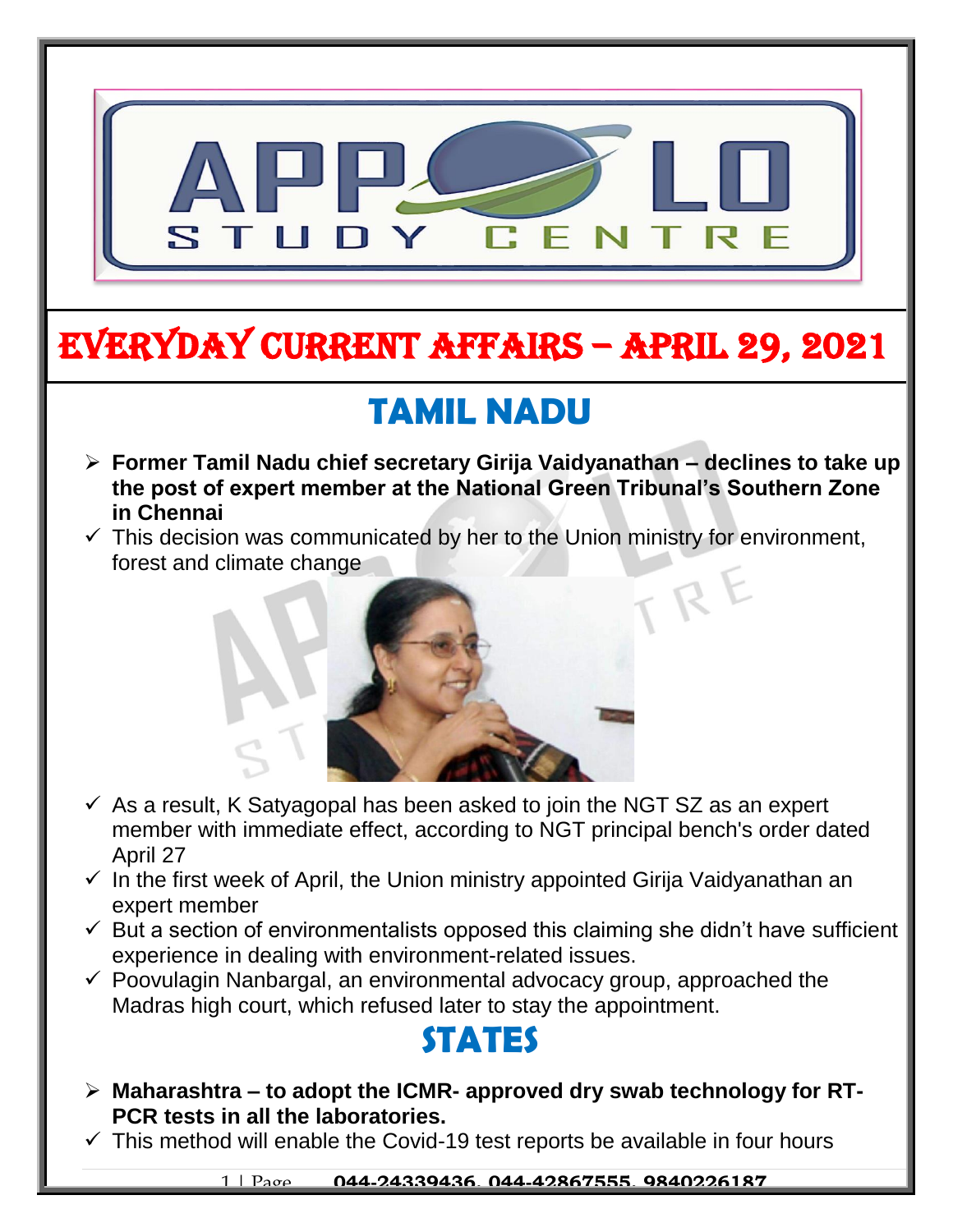- $\checkmark$  In the dry swab method, the nasal and throat swabs are collected and transported in a dry state without the expensive liquid viral transport medium
- $\checkmark$  This method has an advantage over the traditional method of RT-PCT tests, as the handling of samples becomes easy and less prone to spillage and spread of infection.
- $\checkmark$  The testing excludes the RNA isolation step from the sample, thereby reducing the time needed to process the results from 12 hours to just four hours.
- $\checkmark$  The CSIR-Centre for Cellular and Molecular Biology (CCMB) has developed this technology.
- $\checkmark$  The routine RT-PCR test results often takes 12 to 13 hours as against just four hours for some 500 samples with the new technology
- $\checkmark$  Maharashtra increased daily testing from 1,20,000 per day to 2,50,000 in the first two weeks of April.

#### **DEFENCE**

 **On April 28, the DRDO – test-fired successfully the Israeli short-range weapon Python-5 air-to-air missile from the indigenous Tejas light combat aircraft at Goa**



- $\checkmark$  The fifth-generation infra-red guided Python-5 missiles, which have a range of around 20km, will add to the air-to-air combat capability of Tejas.
- $\checkmark$  The Israeli Derby beyond visual range missiles, with a 50km range, had earlier been integrated with the fighter.
- $\checkmark$  The test-firing of the two missiles completed a series of trials to validate their performance under extremely challenging scenarios.
- $\checkmark$  The Derby missile achieved a direct hit on a high-speed manoeuvering aerial target.
- $\checkmark$  The Python missiles also achieved 100% hits, thereby validating their complete capability.
- $\checkmark$  Prior to the actual testfirings, extensive missile carriage flight tests were conducted at Bengaluru to assess the integration of the Python-5 with aircraft systems on board the Tejas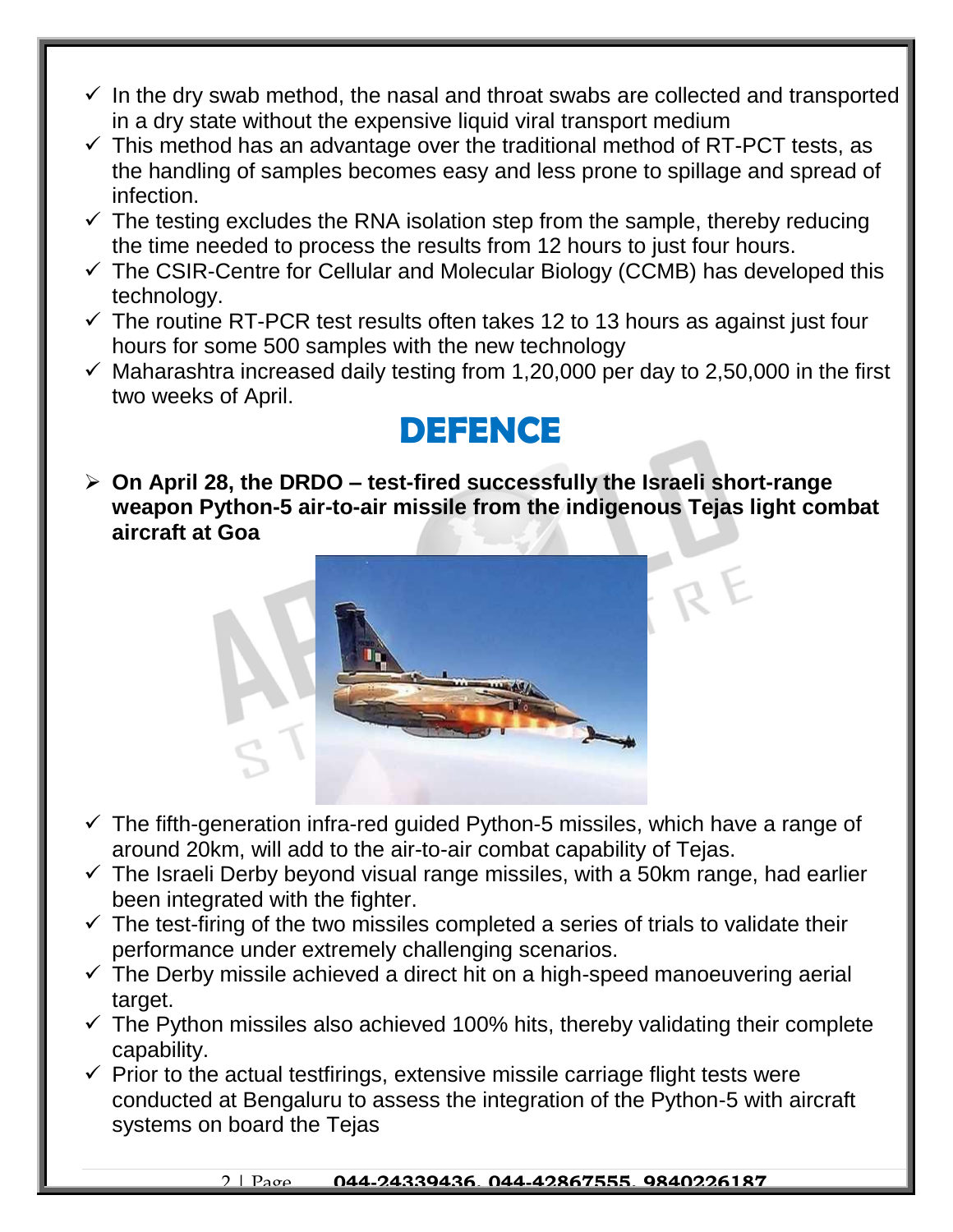- $\checkmark$  The tests ranges from avionics and fire-control radars to missile weapon delivery and flight control systems.
- $\checkmark$  After successful separation trials at Goa, the live launch of the Python on a Banshee target was carried out.
- $\checkmark$  In all the live firings, the missile hit the aerial targets.

### **APPOINTMENTS**

 **Expenditure secretary T V Somanathan - has been designated as the finance secretary, following the approval of the appointments committee of the Cabinet**



- $\checkmark$  This was announced by a personnel ministry order issued on April 28
- $\checkmark$  He is a 1987-batch Indian Administrative Service (IAS) officer of the Tamil Nadu cadre.
- $\checkmark$  The senior-most officer among all the 5 secretaries Revenue, Economic Affairs, Financial Services, Expenditure and DIPAM — in the finance ministry is designated as the finance secretary.
- $\checkmark$  His main role is coordination in the Ministry besides playing a key role in the budget making.
- $\checkmark$  Somanathan's batchmate Debasish Panda is appointed as secretary, Department of financial services.
- $\checkmark$  Tuhin Kanta Pandey and Ajay Seth are appointed as secretaries, Department of investment and public asset management (DIPAM) and Department of economic affairs, respectively.
- $\checkmark$  Tarun Bajaj, a 1988-batch IAS officer of the Haryana cadre, is announced as the new revenue secretary.

#### **OBITUARY**

- **90-year old Michael Collins, who piloted the Apollo 11 spacecraft 'Columbia' - died of cancer on April 28**
- $\checkmark$  Michael piloted the spacecraft in orbit 97km above the moon while his crewmates, Neil Armstrong and Buzz Aldrin, became the first men to walk on the lunar surface